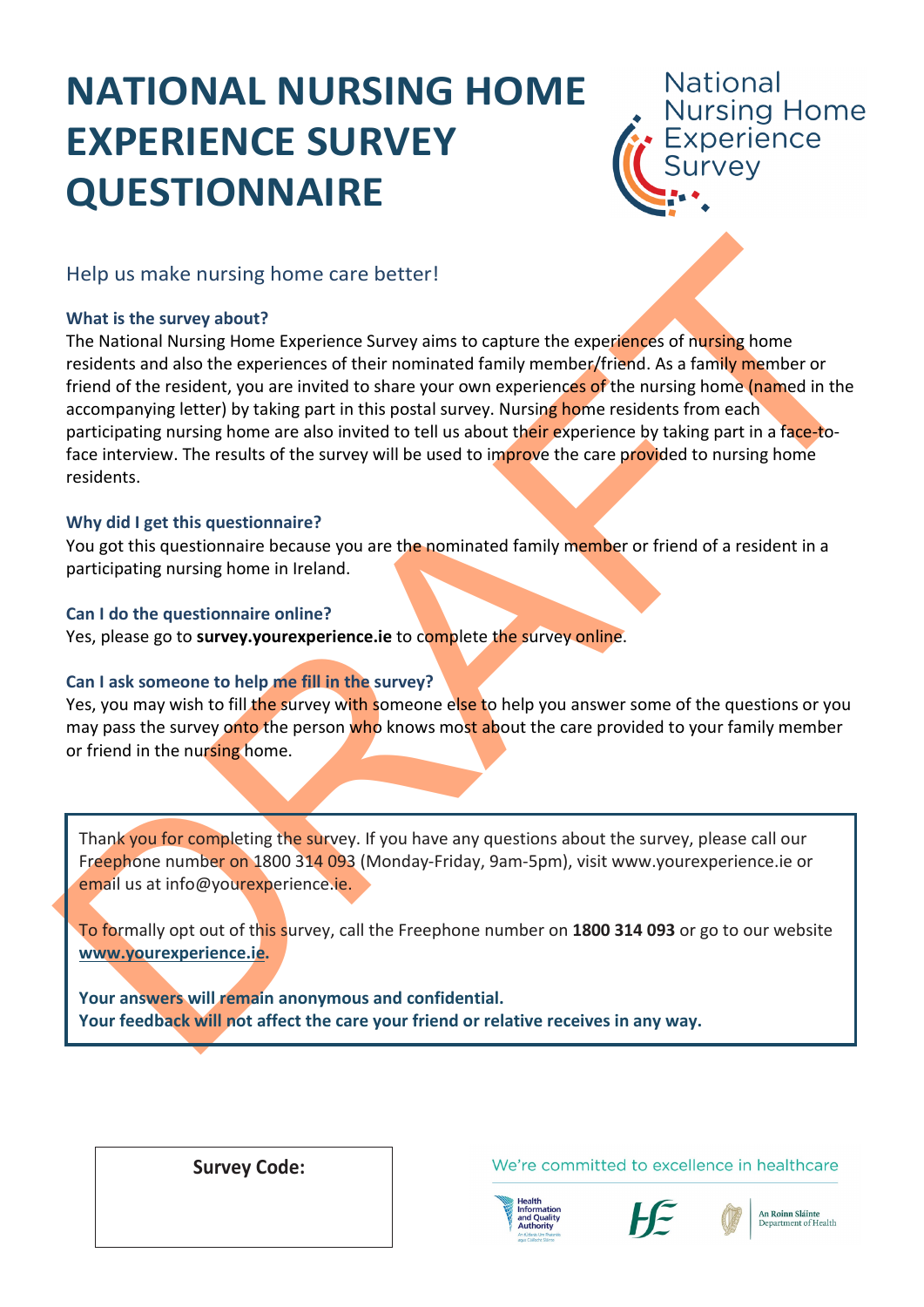### **Completing the questionnaire**

- As you go through the questionnaire, please follow the instructions and answer the questions by ticking the most appropriate box or boxes like this  $\mathbb N$  using a black or a blue pen.
- Do not worry if you make a mistake; simply fill in the box **a** and put a tick  $\blacksquare$  in the correct box.
- **There is space at the end of the questionnaire for your written comments.**
- **Please do not write your name or address anywhere on the questionnaire.**
- If the questionnaire raises issues that you feel you would benefit from talking through, please contact one of the advocacy support services below for further support, advice and information.
	- **Sage Advocacy:** please email info@sageadvocacy.ie, phone 0818 719 400 or go to www.sageadvocacy.ie
	- **Patient Advocacy Service:** please email info@patientadvocacyservice.ie, phone 0818 293003 or go to www.patientadvocacyservice.ie
- As you go through the questionnaire, please follow the instructions and answer the questions by<br>ticking the most appropriate box of boxes like this  $|L' \rangle$  using a black or a bit experiment of the correct box.<br>
Co not wor Sage Advocacy's Family Forum provides information, support and advocacy to nursing home residents and their families. You can contact the Family Forum by email: familyforum@sageadvocacy.ie

Thank you for completing the survey.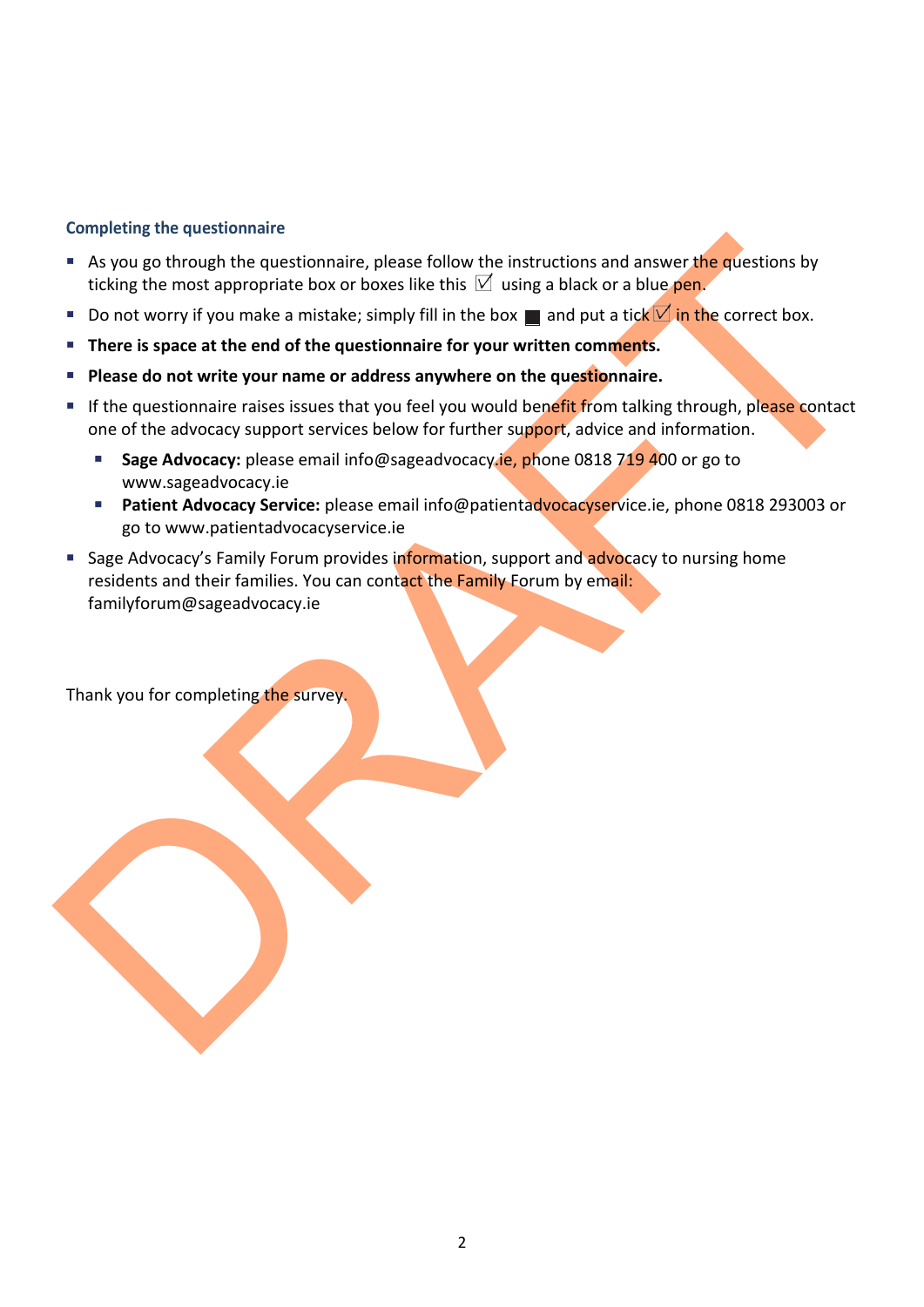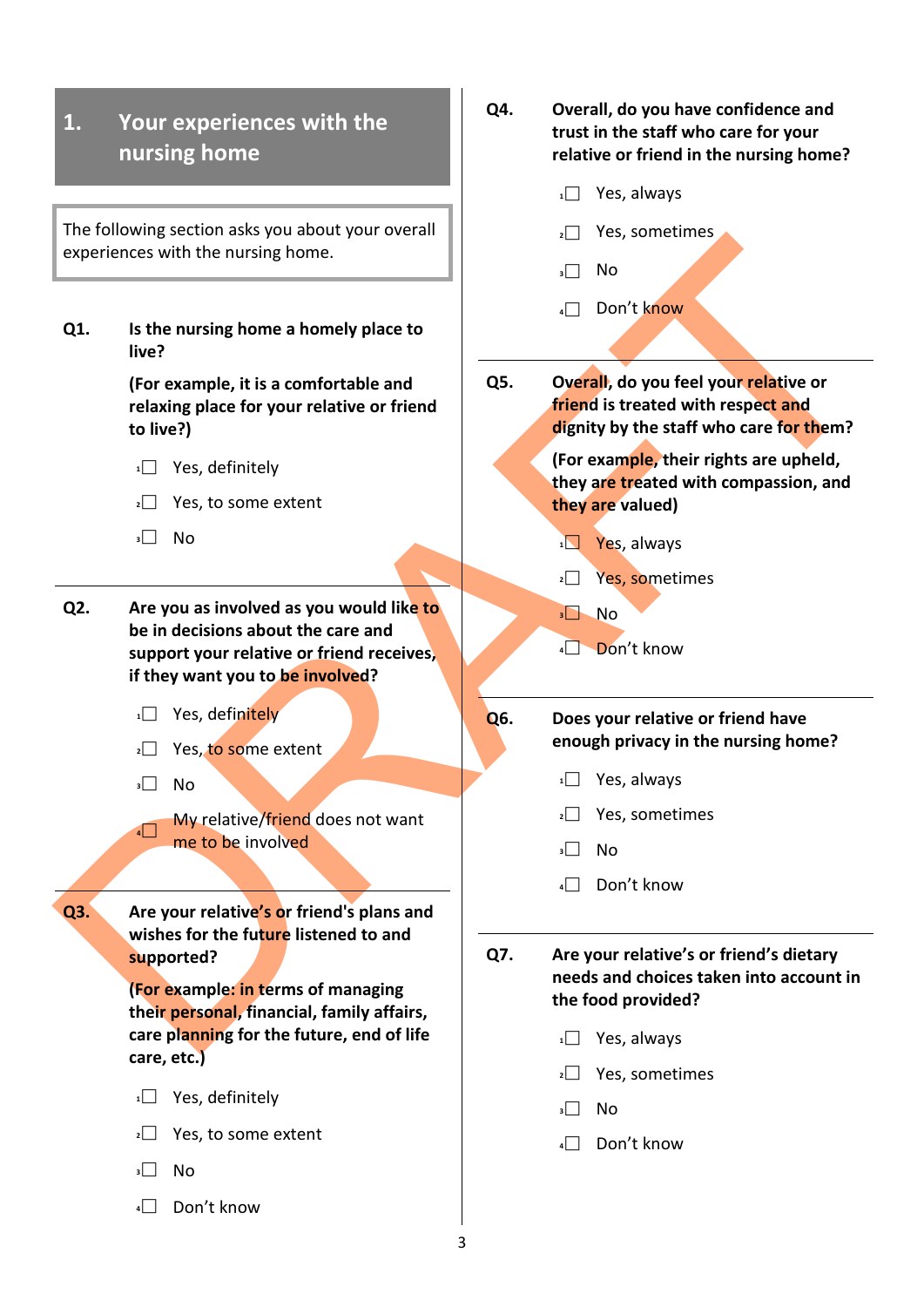| Q8.                                                                 | Do staff in the nursing home keep your<br>relative or friend safe and protect them<br>from harm?                                |   | 3.   | Your experience of caregivers<br>and staff in the nursing home                                                |                                                                                                                                                                        |  |  |  |
|---------------------------------------------------------------------|---------------------------------------------------------------------------------------------------------------------------------|---|------|---------------------------------------------------------------------------------------------------------------|------------------------------------------------------------------------------------------------------------------------------------------------------------------------|--|--|--|
|                                                                     | Yes, definitely<br>1                                                                                                            |   |      |                                                                                                               |                                                                                                                                                                        |  |  |  |
|                                                                     | Yes, to some extent<br>2                                                                                                        |   |      | The following section asks you about your                                                                     |                                                                                                                                                                        |  |  |  |
|                                                                     | <b>No</b><br>3                                                                                                                  |   |      |                                                                                                               | experiences with staff in the nursing home.                                                                                                                            |  |  |  |
|                                                                     | Don't know<br>4                                                                                                                 |   |      |                                                                                                               |                                                                                                                                                                        |  |  |  |
| Q9.                                                                 | Do you know who to contact in the<br>nursing home if you have any questions<br>about your relative or friend?<br>Yes<br>No<br>2 |   | Q12. | $\overline{1}$<br>$\overline{2}$<br>$\overline{\phantom{a}}$                                                  | Are the staff in the nursing home<br>knowledgeable about the care and<br>support your relative or friend needs?<br>Yes, definitely<br>Yes, to some extent<br><b>No</b> |  |  |  |
| Q10.                                                                | If you need to get information from the<br>nursing home, do you receive it in a                                                 |   |      | $\sqrt{ }$                                                                                                    | Don't know                                                                                                                                                             |  |  |  |
|                                                                     | timely manner?                                                                                                                  |   | Q13. |                                                                                                               | If there is a change to your relative's or                                                                                                                             |  |  |  |
|                                                                     | Yes, always<br>1                                                                                                                |   |      |                                                                                                               | friend's condition, does the nursing<br>home keep you updated?                                                                                                         |  |  |  |
|                                                                     | Yes, sometimes<br>$2$                                                                                                           |   |      | 1                                                                                                             | Yes, definitely                                                                                                                                                        |  |  |  |
|                                                                     | <b>No</b><br>$\vert$ $\vert$                                                                                                    |   |      |                                                                                                               | Yes, to some extent                                                                                                                                                    |  |  |  |
|                                                                     | I haven't requested information<br>$\overline{4}$<br>from the nursing home                                                      |   |      | $\vert$                                                                                                       | No                                                                                                                                                                     |  |  |  |
|                                                                     |                                                                                                                                 |   |      | $4$ $\Box$                                                                                                    | Don't know                                                                                                                                                             |  |  |  |
| 2.                                                                  | Moving into the nursing home                                                                                                    |   | Q14. |                                                                                                               | Do staff in the nursing home support                                                                                                                                   |  |  |  |
| The following section asks about your experience                    |                                                                                                                                 |   |      | the emotional wellbeing of your relative<br>or friend?                                                        |                                                                                                                                                                        |  |  |  |
| at the time your relative or friend moved into the<br>nursing home. |                                                                                                                                 |   |      | (For example, is there a staff member<br>your relative or friend can talk to about<br>any worries and fears?) |                                                                                                                                                                        |  |  |  |
| Q11.                                                                | Before your relative or friend moved in,                                                                                        |   |      | 1                                                                                                             | Yes, definitely                                                                                                                                                        |  |  |  |
|                                                                     | did you receive enough information<br>about the nursing home?                                                                   |   |      | $2$                                                                                                           | Yes, to some extent                                                                                                                                                    |  |  |  |
|                                                                     |                                                                                                                                 |   |      | $\overline{\mathbf{3}}$                                                                                       | No                                                                                                                                                                     |  |  |  |
|                                                                     | Yes, definitely<br>1                                                                                                            |   |      |                                                                                                               | They do not need support with this                                                                                                                                     |  |  |  |
|                                                                     | Yes, to some extent<br>2<br>3<br><b>No</b>                                                                                      |   |      |                                                                                                               |                                                                                                                                                                        |  |  |  |
|                                                                     | Don't know/can't remember<br>4                                                                                                  |   |      |                                                                                                               |                                                                                                                                                                        |  |  |  |
|                                                                     |                                                                                                                                 | 4 |      |                                                                                                               |                                                                                                                                                                        |  |  |  |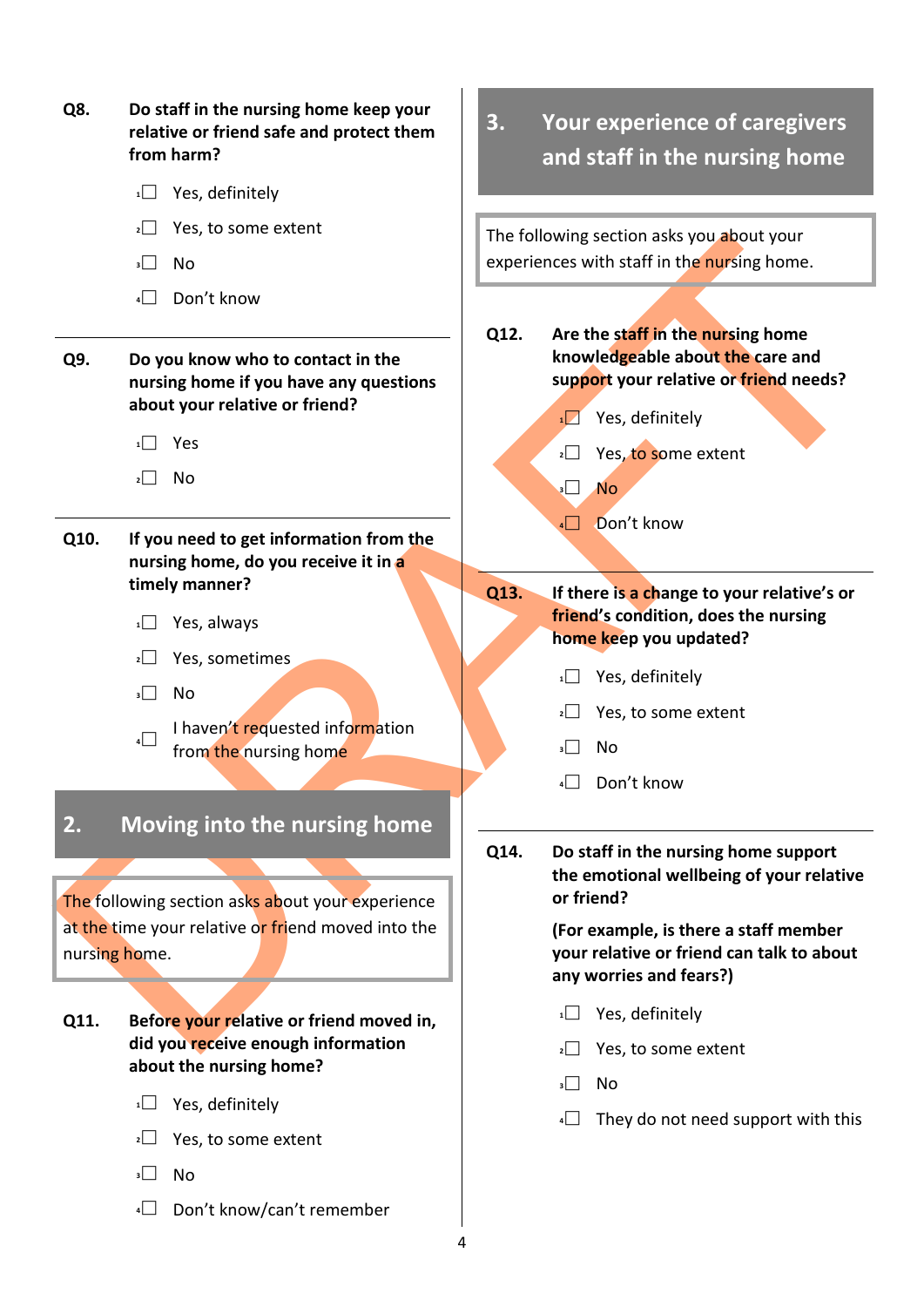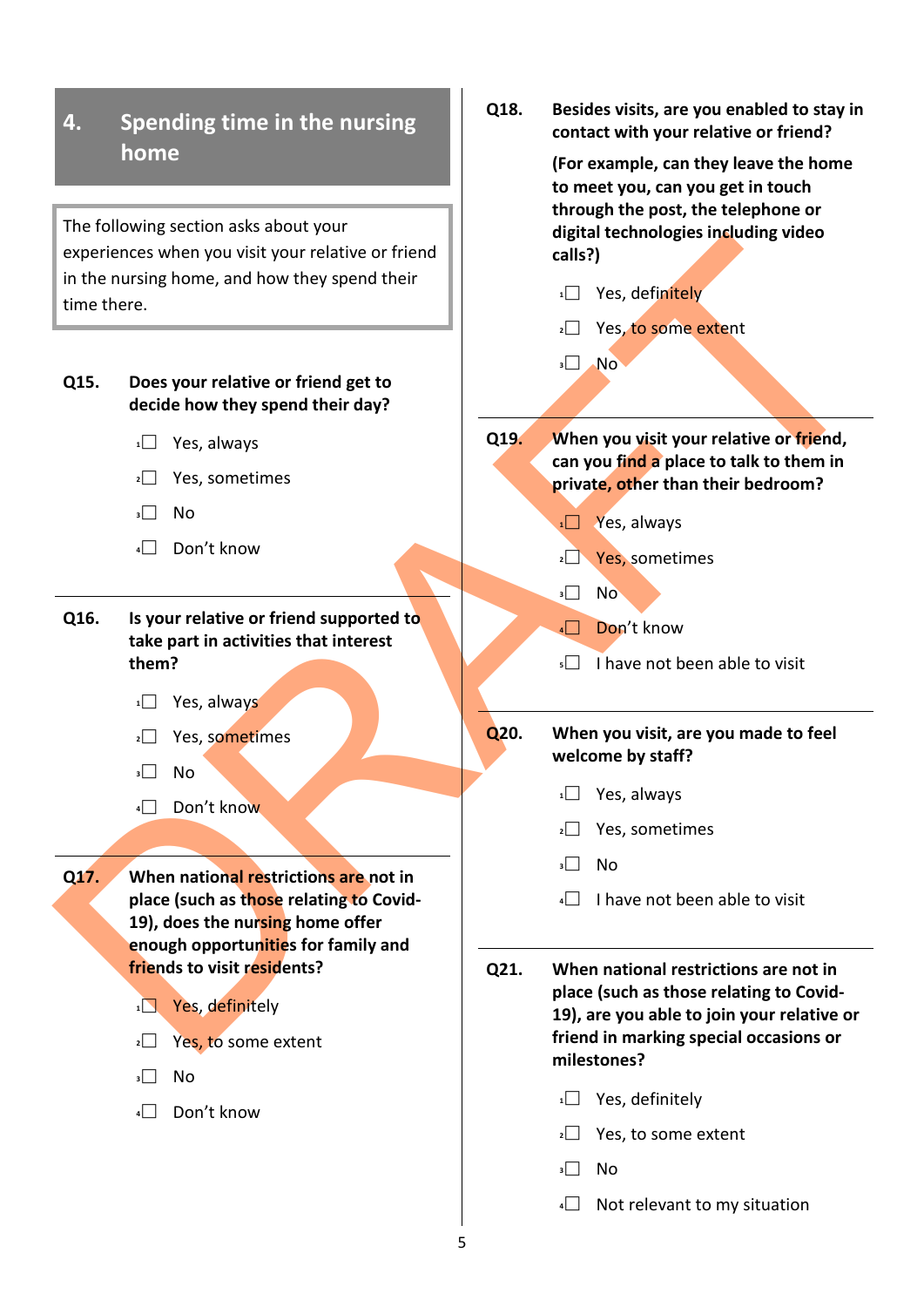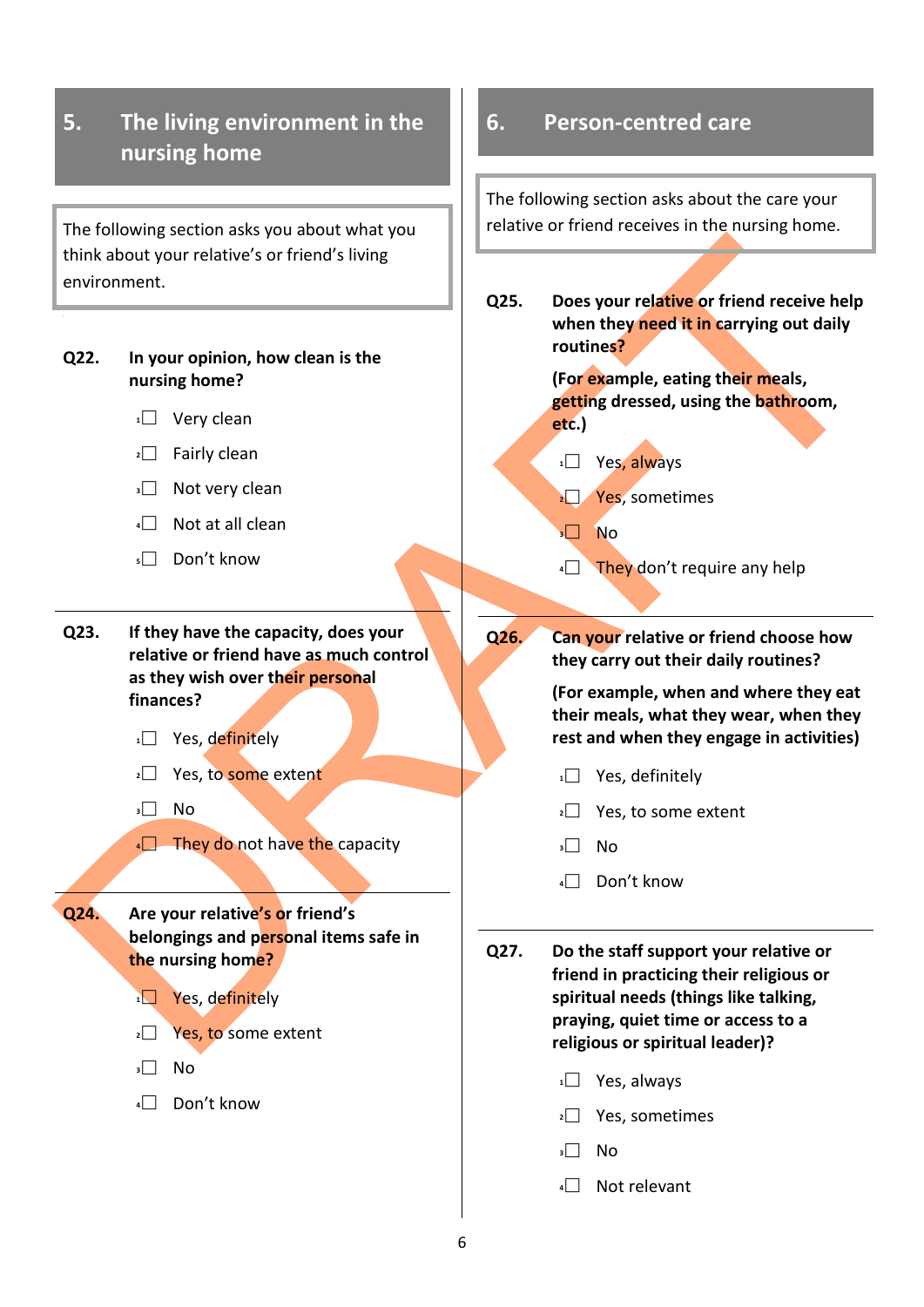**Q28. Is your relative or friend encouraged to be as independent as they are able to be?**

> **(For example, moving freely around the nursing home or leaving the home if they want to).**

- **<sup>1</sup>** Yes, always
- **<sup>2</sup>** Yes, sometimes
- $\overline{\mathsf{3}}$  No
- **<sup>4</sup>** Don't know
- **Q29. Do you know how to contact organisations that can support your relative or friend to express their views and wishes, and to help them to assert their rights?**

**(For example, the Patient Advocacy Service, Sage Advocacy or Age Action Ireland)**

- 1<sup>1</sup> Yes, definitely
- **2** Yes, to some extent
- **<sup>3</sup>** No
- **4** Not relevant to my situation
- **Q30. If you wish to give feedback or make a complaint about the care provided in the nursing home, do you know how to do so?**

**<sup>1</sup>** Yes **<sup>2</sup>** No

**Q31. If you have ever made a complaint, did the staff respond to it promptly and appropriately?**

- **<sup>1</sup>** Yes
- $2 \square$  No
- **1** I have not needed to make a complaint

### **7. Food and nutrition**

The following section asks about food and nutrition in the nursing home.



### **Q33. Does your relative or friend get enough help from staff to eat their meals?**

- 1<sup>1</sup> Yes, always
- **2** Yes, sometimes
- **<sup>3</sup>** No
- **4** My relative/friend does not need support to eat meals
- **<sup>5</sup>** Don't know

**Q34. Does your relative or friend get enough water to drink in the nursing home?**

- **<sup>1</sup>** Yes, always
- **<sup>2</sup>** Yes, sometimes
- **<sup>3</sup>** No
	- **<sup>4</sup>** Don't know

**Q35. Can your relative or friend get snacks outside of mealtimes if they want to?**

- **<sup>1</sup>** Yes, always
- **<sup>2</sup>** Yes, sometimes
- **<sup>3</sup>** No
- **<sup>4</sup>** Don't know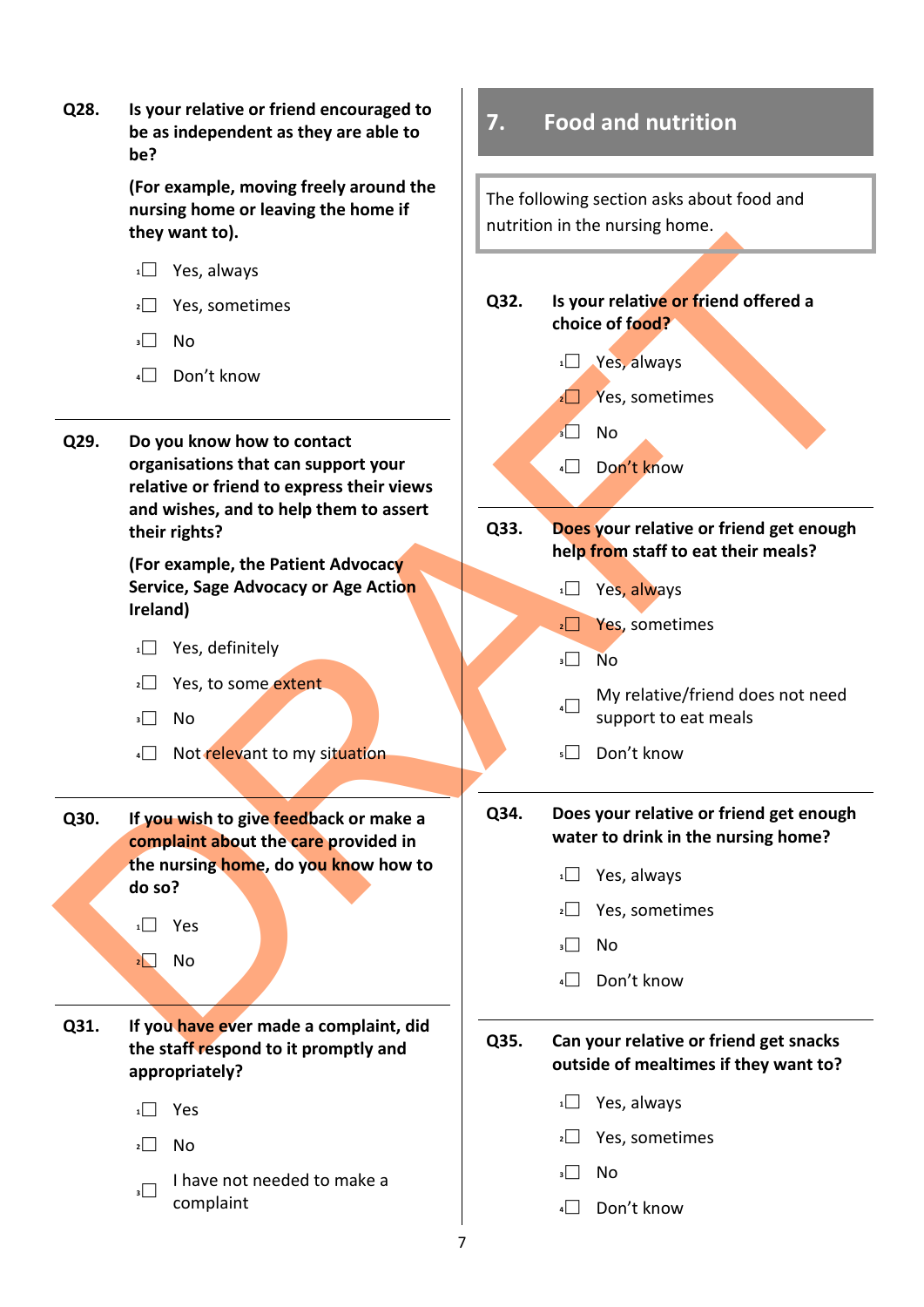### **8. Overall**

The following section includes a single question asking you to rate your overall experience of the nursing home.

nursing home.<br>
236. Overall, how would you rate your<br>
experience of this nursing home?<br>
superience of this nursing home?<br>
experience of the number of the number of the nature of the number<br>
experience of the number of the **Q36. Overall, how would you rate your experience of this nursing home? Select a number between 0 (very poor experience) and 10 (very good experience). (Please circle a number)**

| Very poor  |  |  |   |   |  |   | Very good |            |  |  |  |
|------------|--|--|---|---|--|---|-----------|------------|--|--|--|
| experience |  |  |   |   |  |   |           | experience |  |  |  |
|            |  |  |   |   |  |   |           |            |  |  |  |
|            |  |  | ≺ | Д |  | h |           |            |  |  |  |

### **9. About your relative or friend**

The following section asks for some general information about your relative or friend.

**Q37. In total, about how long has your relative or friend lived in this nursing home?**

- **1** Less than 6 months
- **2** 6 months to less than 1 year

**3** More than 1 year, but less than 2 years

**4** More than 2 years but less than 5 years

- **5** More than 5 years
- **<sup>6</sup>** Don't know

### **Q38. Why does your relative or friend live in this nursing home? (Tick all that apply)**

- **1** Because he/she can no longer live independently
- **2** Because of severe memory problems or dementia
- **Because of behavioural problems**
- **4 Due to physical limitations or** impairment
- **<sup>5</sup>** Due to chronic illness
- **6** After hospitalisation or surgery
- **7** After an accident
- **B** For recovery or rehabilitation
- **Because of sensory impairment** (hearing, visual impairment)
- **10** Due to intellectual disability or impairment
- **11** Due to psychosocial issues (loneliness, depression, anxiety)
- **12** Due to a terminal phase of a disease or condition

**<sup>13</sup>** Other:

**Q39. In what year was your relative or friend born?**

### **(Please write in)**

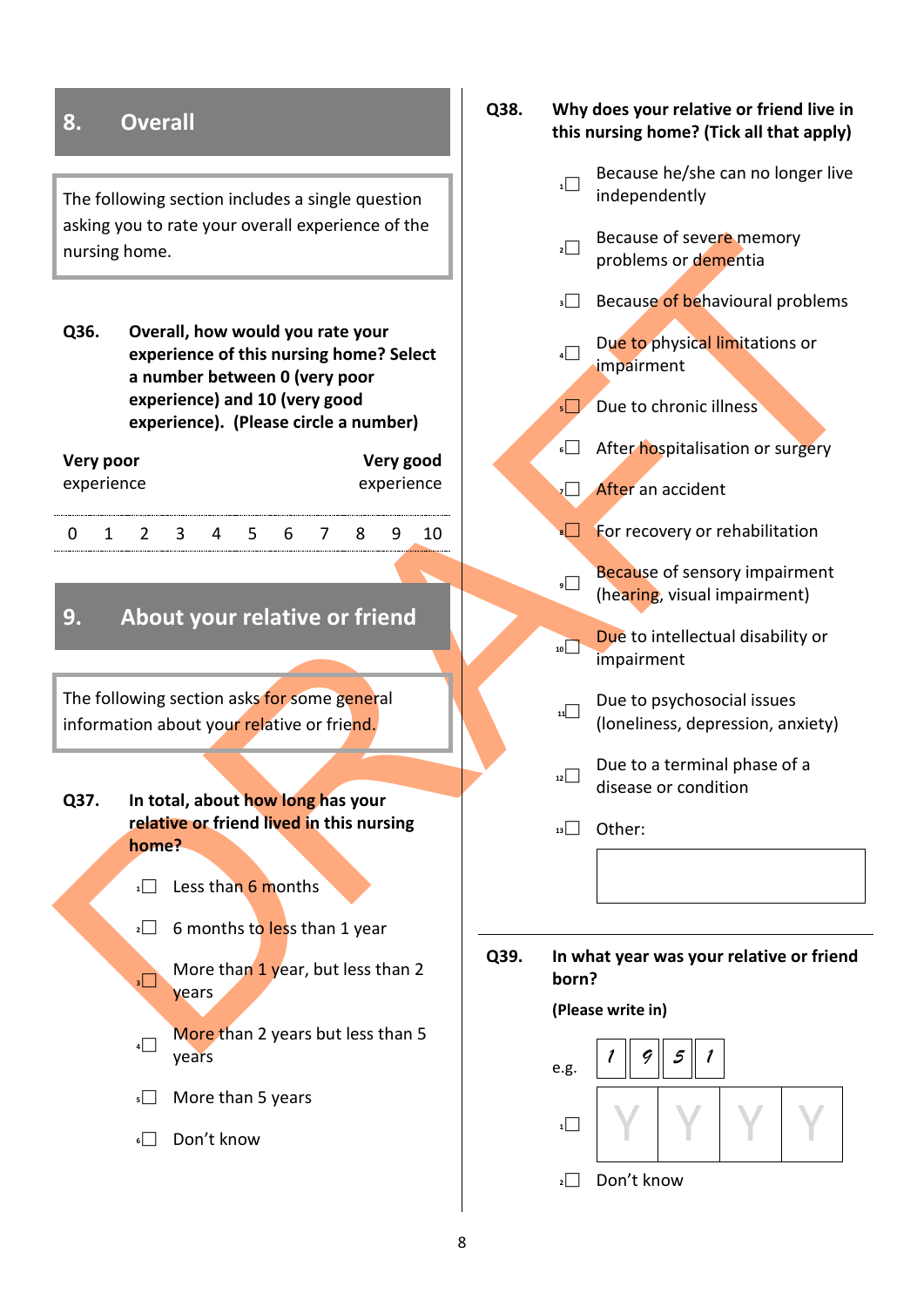- **Q40. Does your relative or friend share a bedroom with another person in this nursing home? (For example, a multioccupancy room)**
	- **<sup>1</sup>** Yes
	- $2 \square$  No
- **Q41. Please could you indicate which ethnic group your relative or friend belongs to:**

### White:

- **<sup>1</sup>** Irish
- **<sup>2</sup>** Irish Traveller
- **3** Any other white background

### Black or Black Irish:

- **<sup>4</sup>** African
- **5** Any other black background

### Asian or Asian Irish:

- **<sup>6</sup>** Chinese
- **<sup>7</sup>** Indian/Pakistani/Bangladeshi
- **8** Another Asian background

### Other, including mixed group/background:

- **<sup>9</sup>** Arabian
- **10** Mixed, please specify
- **11** Other, please write their ethnic group here:

**10. About you**

The following section asks for some general information about you.

# DRAFT **Q42. What is your relationship to the resident?**

- **1** Husband / Civil Partner / Partner
- **2** Wife / Civil Partner / Partner
- **3** Son / Daughter
- **4** Brother / Sister
- **5** Son in Law / Daughter in law
- **<sup>6</sup>** Parent
- **7** Other relative
- **<sup>8</sup>** Friend
- **<sup>9</sup>** Neighbour
- **<sup>10</sup>** Staff in care home
- **<sup>11</sup>** Other:
- **Q43. Are you:**
	- $1$  Male
	- **<sup>2</sup>** Female
	- **<sup>3</sup>** Other
	- **<sup>4</sup>** Prefer not to say

**<sup>12</sup>** Prefer not to say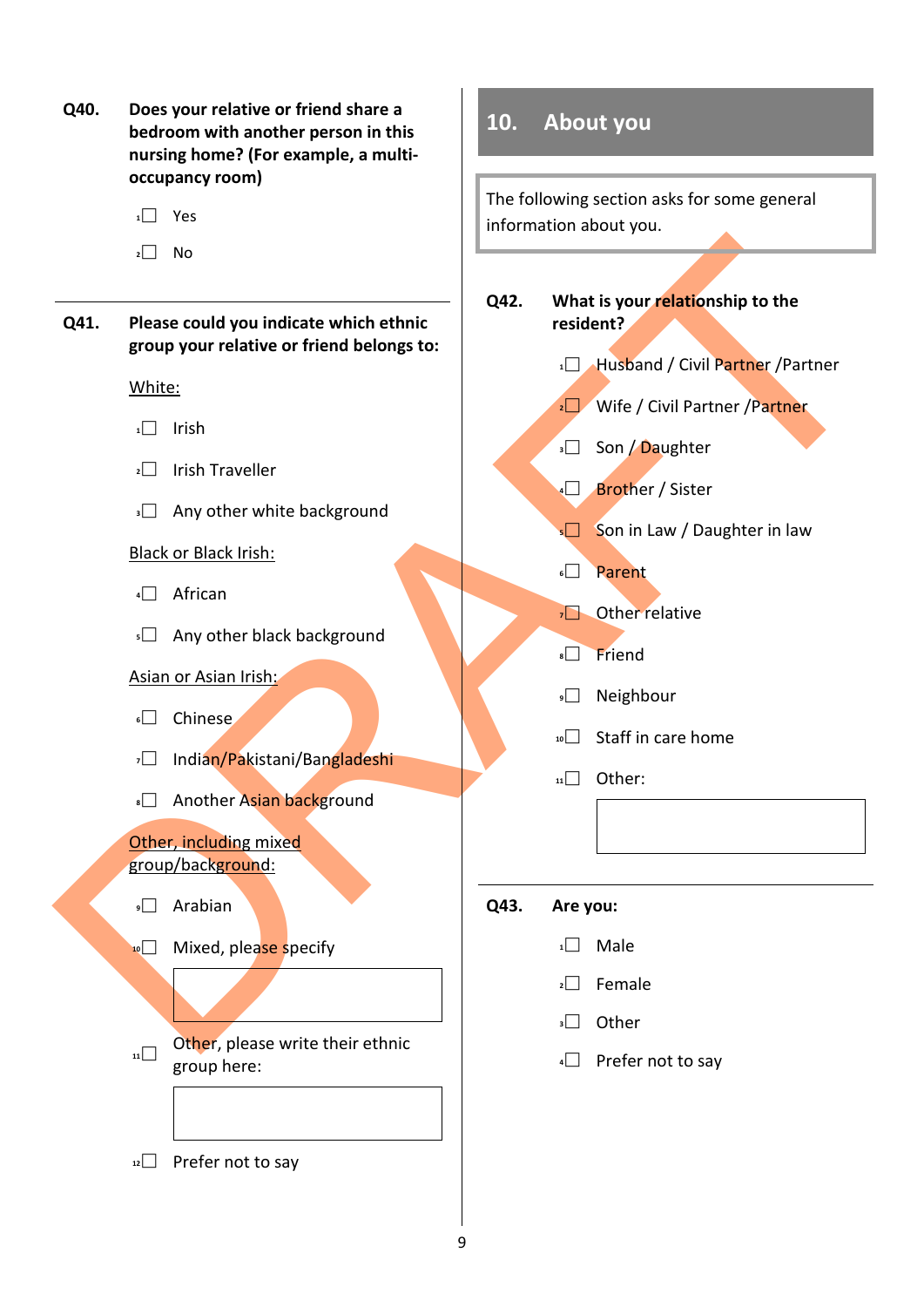### **Q44. In what year were you born?**

**(Please write in)** 



- **2** Prefer not to say
- **Q45. Please could you indicate which ethnic group you belong to:**

### White:

- **<sup>1</sup>** Irish
- **<sup>2</sup>** Irish Traveller
- **3** Any other white background

### Black or Black Irish:

- **<sup>4</sup>** African
- **5** Any other black background

### Asian or Asian Irish:

- **<sup>6</sup>** Chinese
- **<sup>7</sup>** Indian/Pakistani/Bangladeshi
- **8** Another Asian background

### Other, including mixed group/background:

- **<sup>9</sup>** Arabian
- **10** Mixed, please specify
- **11** Other, please write your ethnic group here:
- **<sup>12</sup>** Prefer not to say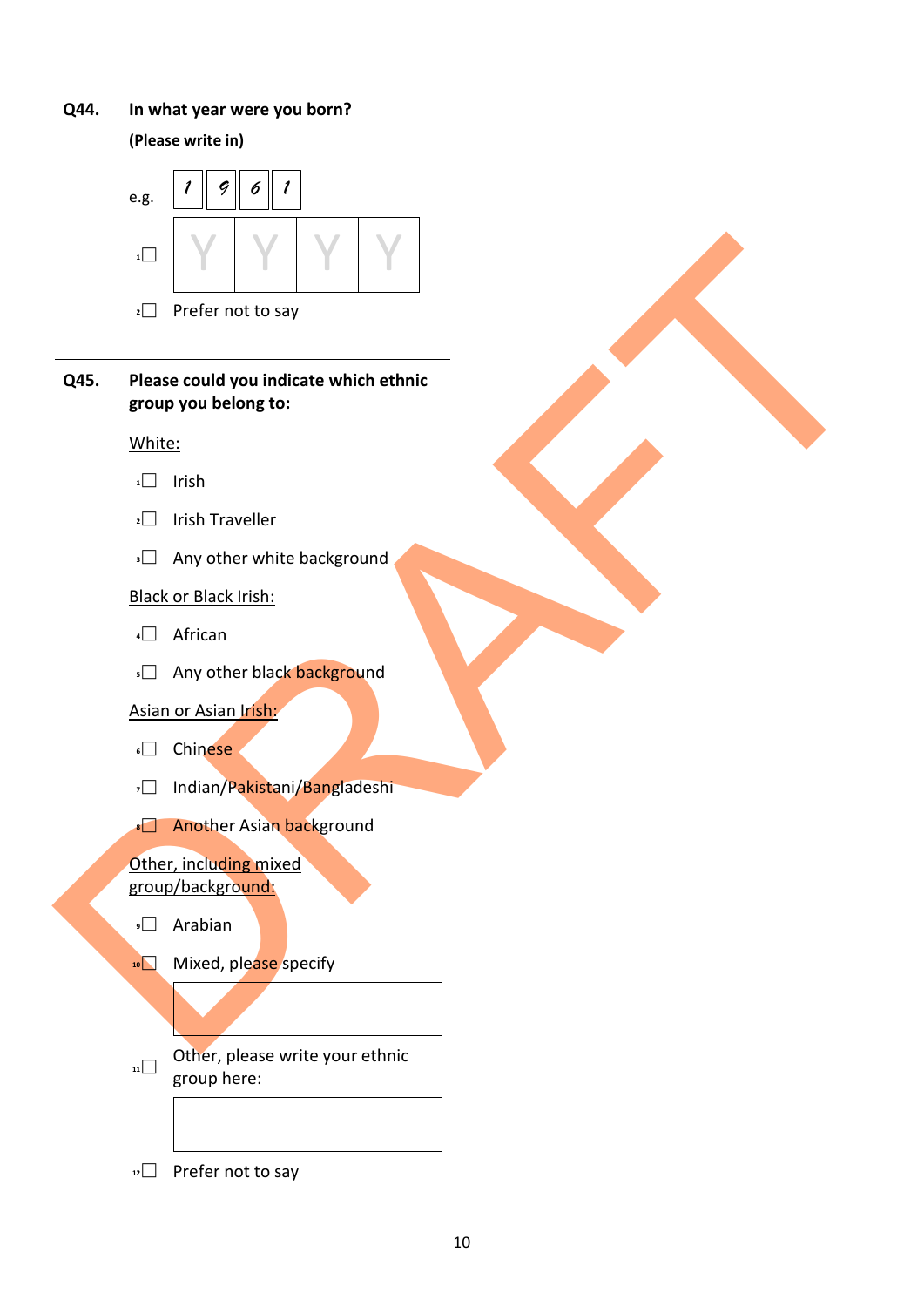### **11. Free-text responses**

The following section allows you to tell us in your own words anything further about your experiences with the nursing home.

### **Q46. Overall, is there anything particularly good about the care in the nursing home?**



**Q47. Is there anything that could be improved?**